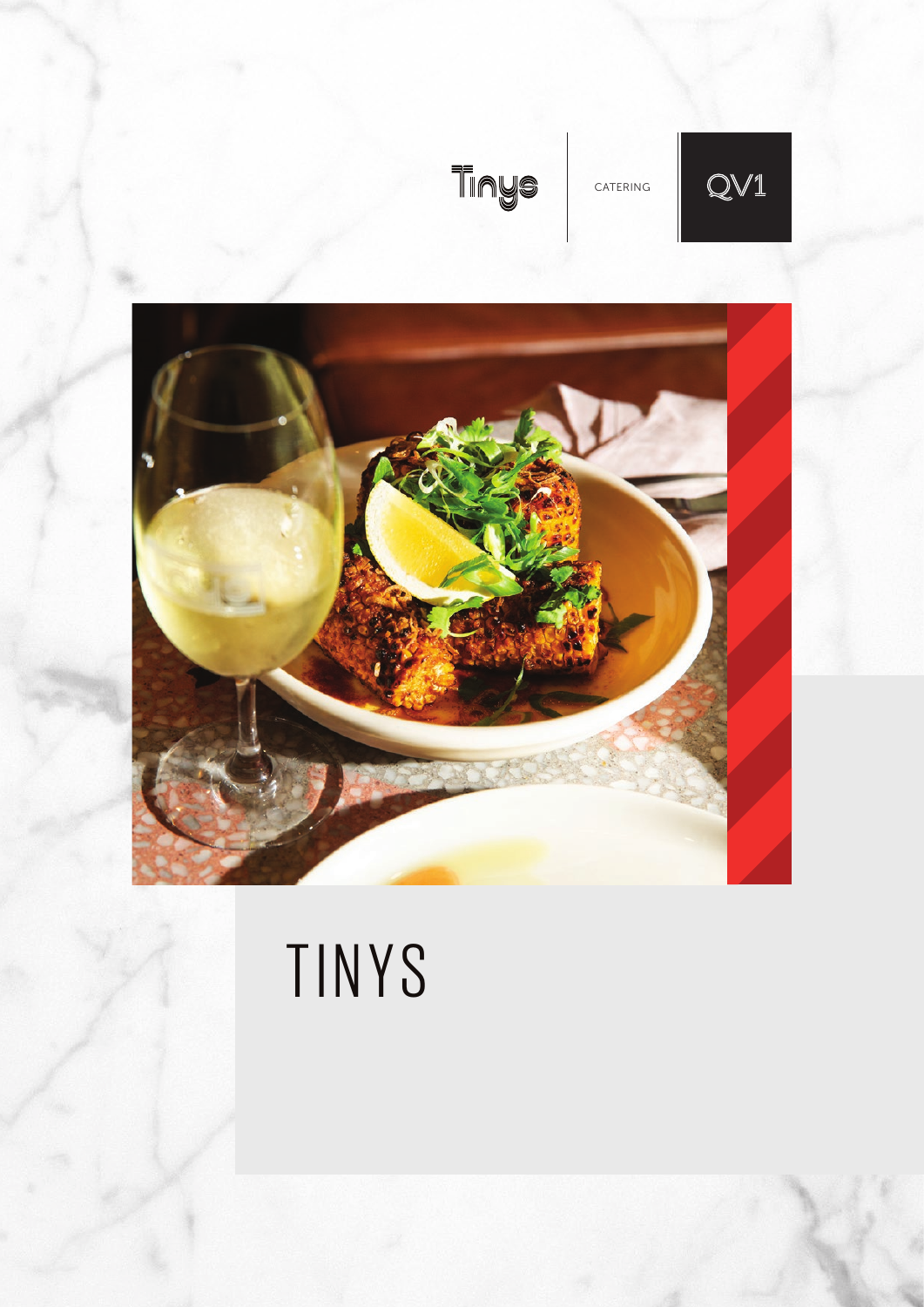# **TINYS** CANAPÉ MENU

#### OUR FOOD

Eclectic food fuels the good times at Tinys. Fresh vegetables and herbs from the kitchen's rooftop garden, and protein hits roasted on Tinys custommade woodfire grill and rotisserie make up the menu.

### SELECT FROM THE FOLLOWING PACKAGES



# 4 CANAPÉ PACKAGE PER PERSON \$21

6 CANAPÉ PACKAGE PER PERSON \$31

### 8 CANAPÉ PACKAGE PER PERSON \$41

10 CANAPÉ PACKAGE PER PERSON \$51

Minimum order of 15 guests.

### SELECTION OF SMALL BITES

- Chicken fat flatbread, tapenade (VO)
- Zucchini dip, sourdough, radish, Nigella (GF,V,VEGAN)
- Tinys favourite cured meats
- Prawn toast ravioli, Sos chilli mayo (P)
- Mushroom cigar, scarmoza, yoghurt, curry leaf (V, DFO)
- Roof top herb arancini, lemon (V)
- Beef tartare, sesame, wonton cracker (GFO)
- Crispy eggplant, ponzu (V, GFO, VEGAN)
- Fried fish goujan, seaweed, ponzu
- Stracciatella, spiced honey, thyme
- Manchego croquettes, smoked paprika
- Rotisserie pork belly, ajo blanco, spring onion oil (GF)
- Pork & fennel sausage roll
- Spinach & ricotta sausage roll (V)
- Slow cooked beef pie
- Slow cooked chicken pie

*V – Vegetarian, VO – Vegetarian Option, VEGAN – Vegan Option, GF – Gluten Free, GFO – Gluten Free Option, DFO – Dairy Free Option. Terms and conditions apply. Prices are subject to change.*

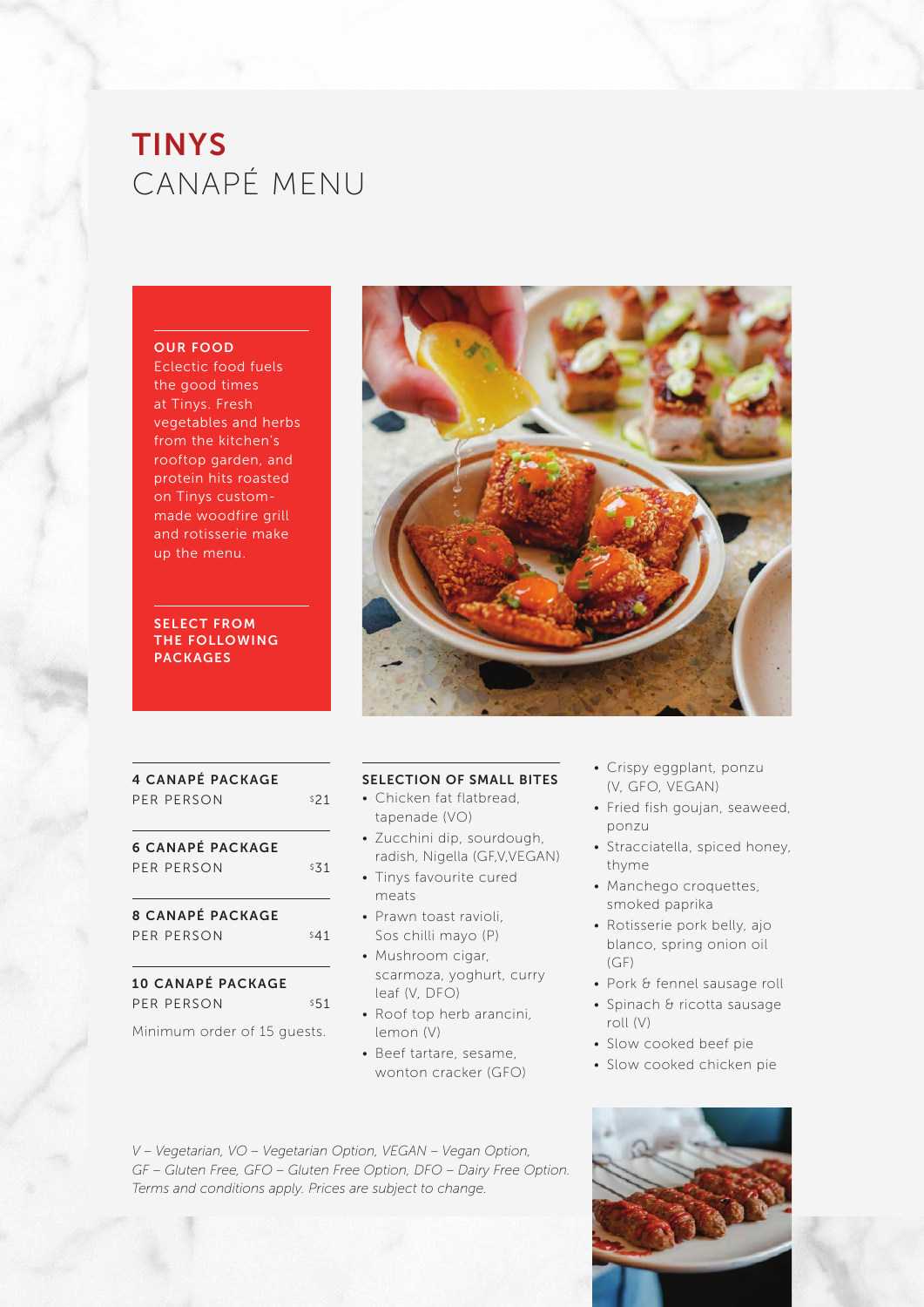### SKEWERS

- Wood grilled prawn skewer, shell mayo  $(GF)$  +\$3
- Szechaun pepper pork  $(GF)$  +  $*1$
- Chicken Yakitori, tare (GF)

#### NOT-SO-TINY

- Rotisserie chicken, spinach rice, Kapitan sauce (GF) +\$5
- Mixed mushroom lasagne, fontina  $(V)$   $+54$
- Tinys rotisserie chicken, brioche bun, rooftop herb aioli  $+$ \$3
- Wood grilled baby carrots, smoked yoghurt, pickled  $mustard$   $+$   $53$
- Crispy fish, tomato kewpie, iceburg, brioche bun +\$4

### SWEET

- Yoghurt mousse, almond, fresh fruit  $+<sup>s</sup>3$
- Brownie, salted caramel (V)  $+$ \$3

### EXTRAS

 $+51$ 

• Handcut chips, malt vinegar mayo

+\$11 per bowl • Freshly shucked oysters,

- $citrus + $4.50$  per piece
- $\cdot$  Grazing board  $+515$ pp

### **ORDERING**

Pieces individually priced. Minimum order of 15 pieces per item.

The +\$ next to items is an additional cost per head to the canapé package.

*allergies can be* 





# DRINKS MENU

Our drinks menu offers craft beer, seasonal cocktails and small batch wines. Drinks can either be arranged as a package or on consumption at a set limit of your choice.

#### TINYS PACKAGE

- 2 HOURS-PER PERSON \$40
- 3 HOURS-PER PERSON \$55
- Alpha Box & Dice Prosecco NV
- Juniper Crossing White Blend '20
- Juniper Crossing Red Blend '19
- Gage Roads tap beers
- Hills apple cider
- Soft drinks

### NOT-SO-TINY PACKAGE

2 HOURS-PER PERSON \$50

- 3 HOURS-PER PERSON \$70
- Enjoy a premium selection of wines, hand picked by our team based on your preferences
- All tap beers and cider
- Soft drinks

### ADD-ONS

COCKTAIL ON ARRIVAL-PER PERSON \$18

SPIRITS-PER HOUR-PER PERSON \$8

*\* Please note beverage packages are subject to change.*